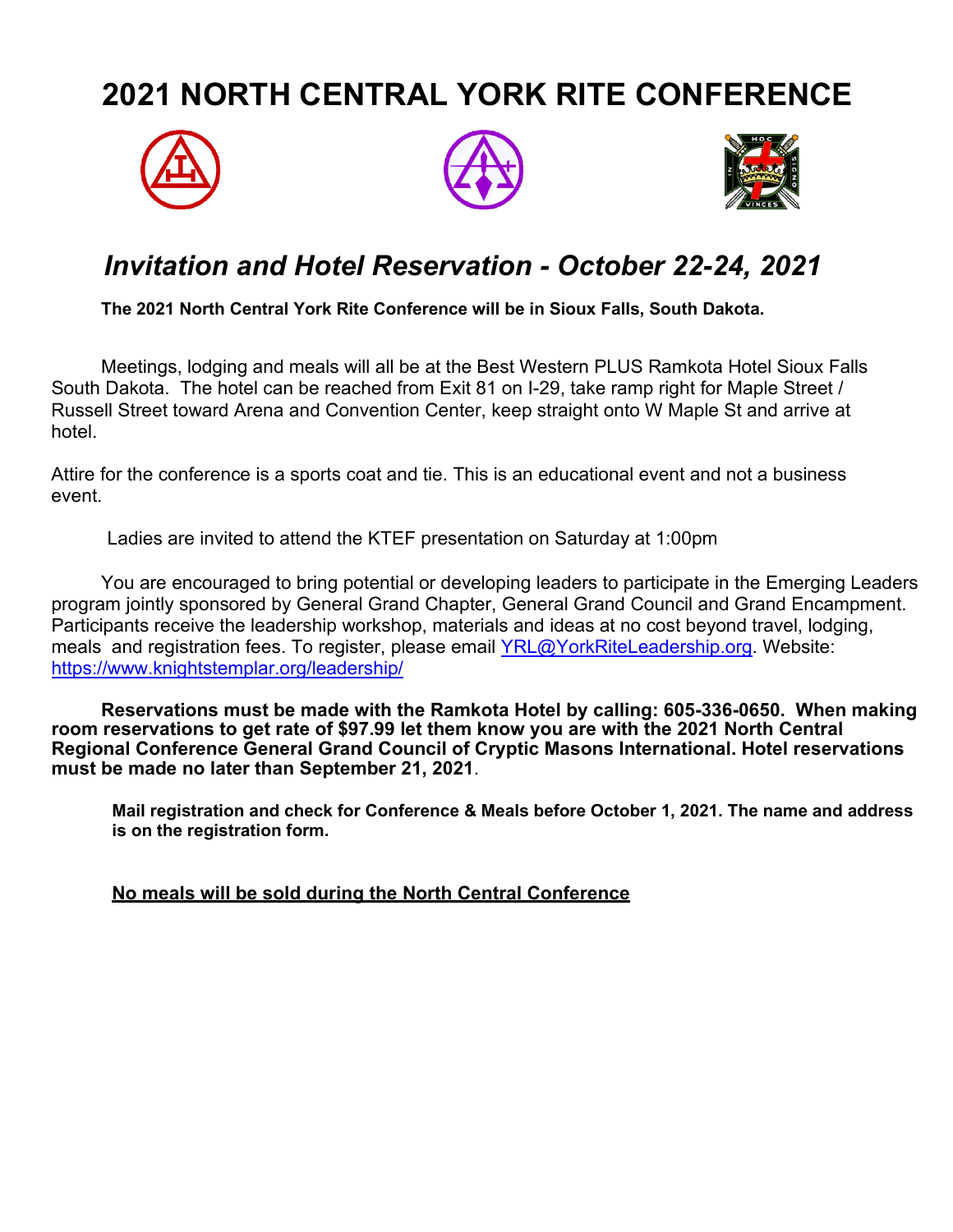### **2021 North Central Conference Meal Choices**

#### **SATURDAY JOINT Men's & Ladies' LUNCHEON Buffet**

#### **Deluxe Burger Buffet**

.

**Hamburgers, Assorted Deli Salads, Assorted cheeses, lettuce, tomato, condiments, potato chips**

**Gluten Free/Vegetarian options available upon request**

#### **SATURDAY BANQUET** *(Plated)*

**8oz Prime Rib– Served Fresh House Salad with Vinaigrette or Ranch Dressing, Chef's Choice Potato, Rice or Pasta and Seasonal Vegetable, with Dinner Rolls and Butter. Also, Coffee, Decaf, Hot Tea and/or milk. Apple pie for dessert.**

**Baked Atlantic Salmon– Served Fresh House Salad with Vinaigrette or Ranch Dressing, Chef's Choice Potato, Rice or Pasta and Seasonal Vegetable, with Dinner Rolls and Butter. Also, Coffee, Decaf, Hot Tea and/or milk. Apple pie for dessert.**

**West Coast Chicken with Oven Roasted Tomatoes – Served Fresh House Salad with Vinaigrette or Ranch Dressing, Chef's Choice Potato, Rice or Pasta and Seasonal Vegetable, with Dinner Rolls and Butter. Also, Coffee, Decaf, Hot Tea and/or milk. Apple pie for dessert.**

#### **SUNDAY NAILS BREAKFAST BUFFET**

**Will be at Frankie's Sports Bar Event and a pay as you go event**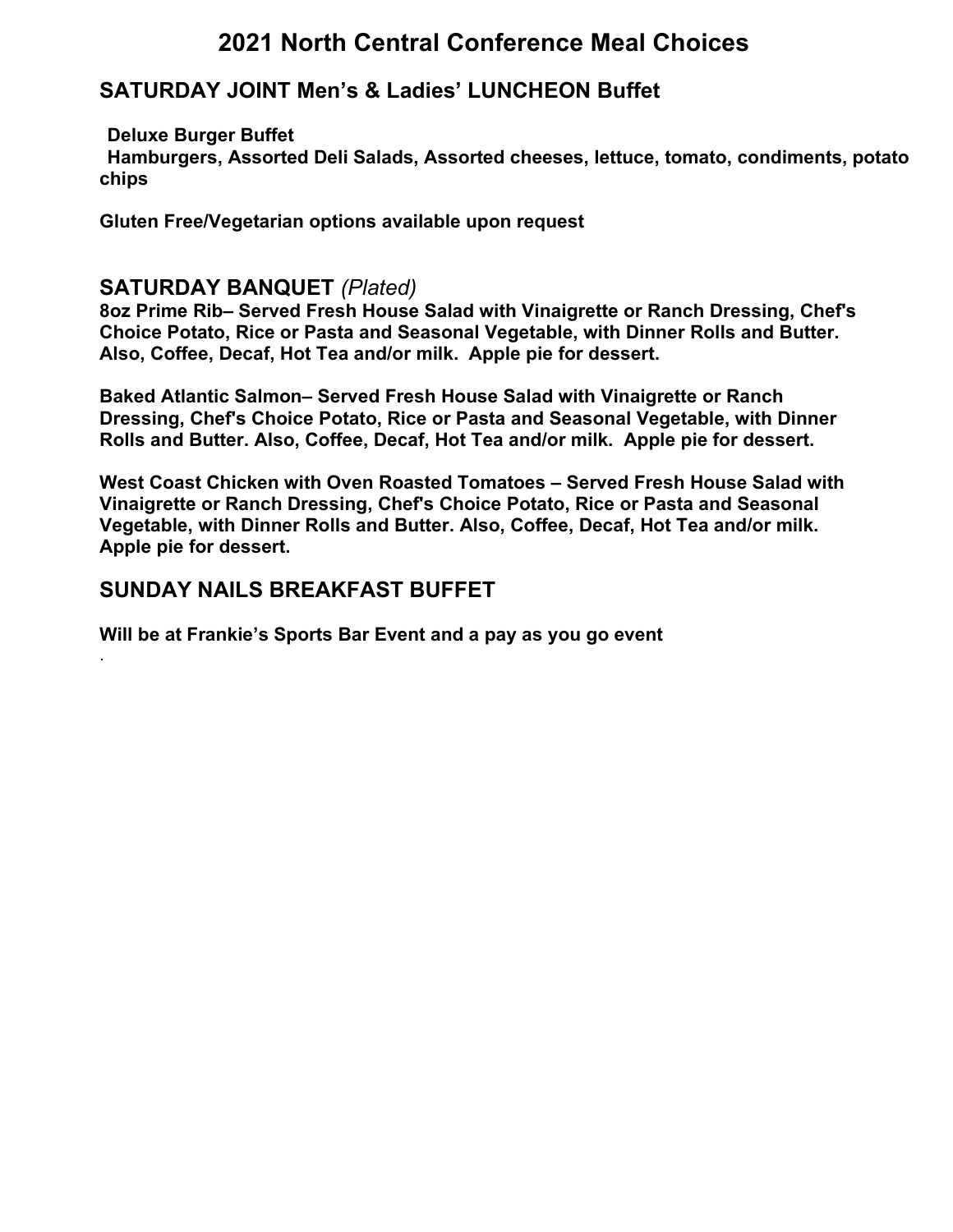## **2021 NORTH CENTRAL YORK RITE CONFERENCE Registration and Meals – October 22-24, 2021**

| Representing:                                                                 |                      |                           |              |                                                                                      |
|-------------------------------------------------------------------------------|----------------------|---------------------------|--------------|--------------------------------------------------------------------------------------|
|                                                                               |                      |                           |              |                                                                                      |
|                                                                               |                      |                           |              |                                                                                      |
|                                                                               |                      |                           |              |                                                                                      |
| Is your Lady attending? Ves Ves No Lady's Name                                |                      |                           |              |                                                                                      |
| <b>Registration Fee (Men Only)</b>                                            |                      | <b>PRICE</b><br>\$35.00 X | <u>Qty</u>   | <b>Amount</b>                                                                        |
| <b>Meal Choices</b>                                                           |                      |                           |              |                                                                                      |
| Lunch - Burger Buffet                                                         | \$20.00 X            |                           |              |                                                                                      |
| <b>Banquet - 8oz Prime Rib</b>                                                | \$41.00 X            |                           |              | $\begin{array}{ccc} & & \texttt{\$} & & \texttt{\_} & & \texttt{\_} & & \end{array}$ |
| <b>Banquet - Baked Atlantic Salmon</b>                                        | $$39.00$ X           |                           |              | $\sim$ $\sim$ $\sim$                                                                 |
| <b>Banquet - West Coast Chicken</b><br>with Oven roasted Tomatoes             | \$29.00 X            |                           |              | $\frac{1}{\sqrt{2}}$                                                                 |
| <b>NAILS Breakfast Buffet on Sunday</b>                                       | Pay as you go X ____ |                           |              |                                                                                      |
|                                                                               |                      |                           | <b>Total</b> | 0                                                                                    |
|                                                                               |                      |                           |              |                                                                                      |
|                                                                               |                      |                           |              |                                                                                      |
| ***********Please provide Hotel Reservation Confirmation Number*********** on |                      |                           |              |                                                                                      |
| this form (Needed for our records): (________________________)                |                      |                           |              |                                                                                      |
|                                                                               |                      |                           |              |                                                                                      |

**Make Check payable to: Marvin W. Schendel - and send to: Marvin Schendel, 10618 Kahler Circle NE, Albertville, Minnesota 55301-4308 You will receive an email when your registration form has been received. Questions: email** [marv@teammandm.com](mailto:marv@teammandm.com) **or phone – 612-720-9177**